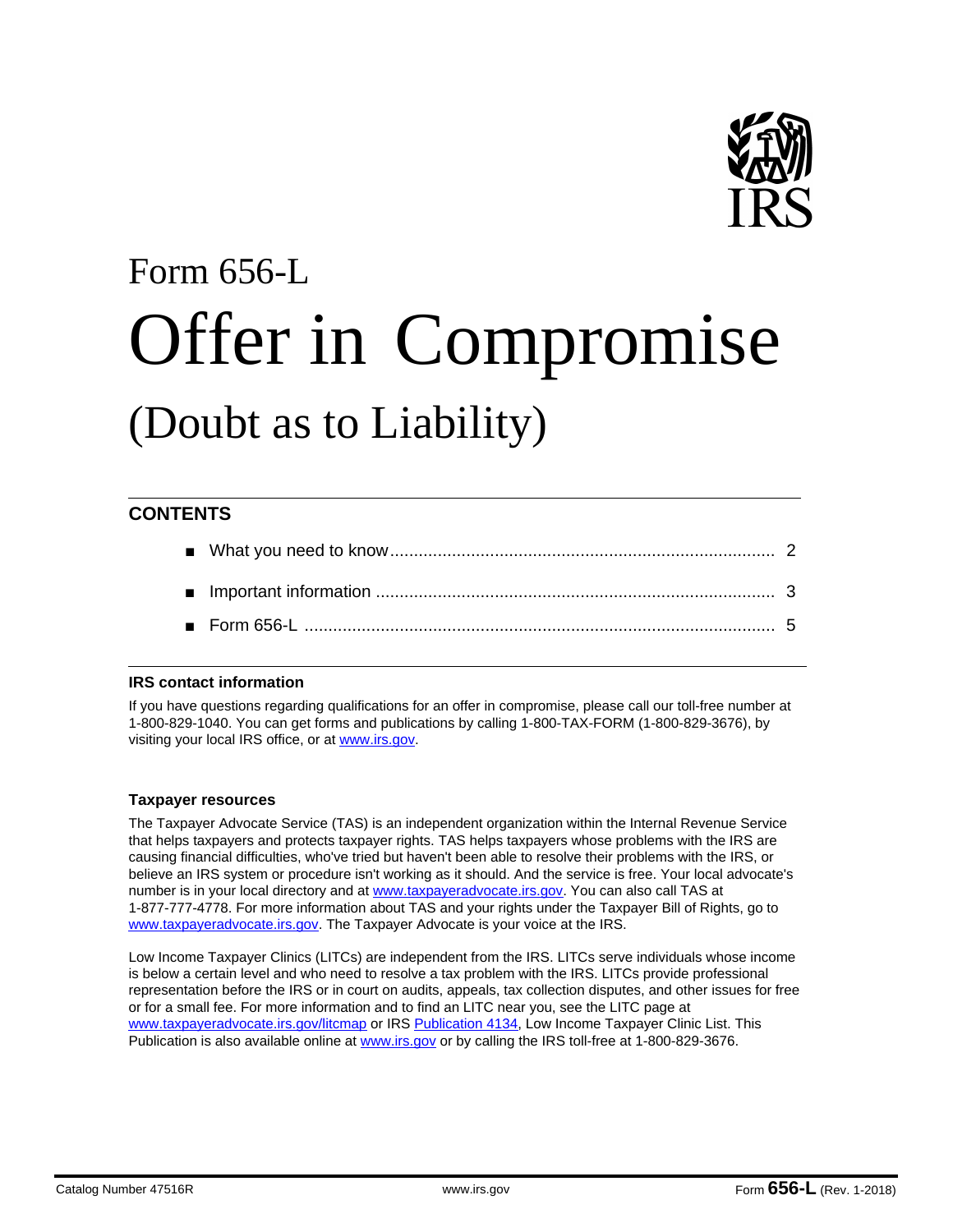# **INSTRUCTIONS FOR FORM 656−L, OFFER IN COMPROMISE (DOUBT AS TO LIABILITY)**

| What you need to know |  |  |  |
|-----------------------|--|--|--|
|-----------------------|--|--|--|

| Your Rights as a Taxpayer                   | Each and every taxpayer has a set of fundamental rights they should be aware of<br>when dealing with the IRS. Explore your rights and our obligations to protect them.<br>For more information on your rights as a taxpayer, http://www.irs.gov/Taxpayer-<br><b>Bill-of-Rights</b>                                                                                                                                                                                                                                                                                                                         |  |  |
|---------------------------------------------|------------------------------------------------------------------------------------------------------------------------------------------------------------------------------------------------------------------------------------------------------------------------------------------------------------------------------------------------------------------------------------------------------------------------------------------------------------------------------------------------------------------------------------------------------------------------------------------------------------|--|--|
| What is a Doubt as to<br>Liability offer?   | Doubt as to liability exists where there is a genuine dispute as to the existence or<br>amount of the correct tax debt under the law. If you have a legitimate doubt that<br>you owe part or all of the tax debt, you will need to complete a Form 656-L, Offer in<br>Compromise (Doubt as to Liability).                                                                                                                                                                                                                                                                                                  |  |  |
|                                             | Doubt as to liability cannot be disputed or considered if the tax debt has been<br>established by a final court decision or judgment concerning the existence or<br>amount of the assessed tax debt or if the assessed tax debt is based on current<br>law.                                                                                                                                                                                                                                                                                                                                                |  |  |
|                                             | Submitting an offer application does not guarantee that the IRS will accept your<br>offer. It begins a process of evaluation and verification by the IRS.                                                                                                                                                                                                                                                                                                                                                                                                                                                  |  |  |
|                                             | If you have supplied information to the Internal Revenue Service or are responding<br>to a notice you received relating to the same matter for which you are submitting<br>your offer, you should resolve the outstanding issues prior to filing the offer. If your<br>issue is being worked by another area, for example you have requested audit<br>reconsideration to resolve whether you are liable for the tax, then an offer should<br>not be filed until the issue is resolved. Failure to follow-up and resolve an issue<br>may lead to the IRS returning the offer without further consideration. |  |  |
|                                             | A doubt as to liability offer will only be considered for the tax period(s) in question.                                                                                                                                                                                                                                                                                                                                                                                                                                                                                                                   |  |  |
|                                             | Note: If you agree that you owe the tax but cannot afford to pay, DO NOT<br>FILE a Form 656-L. See below "What if I agree with the tax debt but cannot<br>afford to pay in full?", for additional information.                                                                                                                                                                                                                                                                                                                                                                                             |  |  |
|                                             | If you file the wrong type of offer, your offer will be returned without further<br>consideration.                                                                                                                                                                                                                                                                                                                                                                                                                                                                                                         |  |  |
| What documentation or<br>support is needed? | You must provide a written statement explaining why the tax debt or portion of the<br>tax debt is incorrect. In addition, you should provide supporting documentation or<br>evidence that will help the IRS identify the reason(s) you doubt the accuracy of the<br>tax debt. If you are unable to reconstruct your books and records, you can provide<br>an explanation that supports reasonable doubt justifying a reduction to a portion or<br>all of your tax debt.                                                                                                                                    |  |  |
|                                             | Note: Failing to provide a written statement explaining why the tax debt or a<br>portion of the debt is incorrect will cause your offer to be returned without<br>further consideration.                                                                                                                                                                                                                                                                                                                                                                                                                   |  |  |
| How much should I offer?                    | In order to qualify, you must make an offer that is \$1 or more and should be based<br>on what you believe the correct amount of tax should be. If you believe you do not<br>owe any tax, you should pursue alternative solutions listed below. See "What<br>alternatives do I have to sending in an Offer in Compromise (Doubt as to<br>Liability)?", for additional information.                                                                                                                                                                                                                         |  |  |
|                                             | Note: Do not include any payment(s) with the Form 656-L. No deposit or<br>application fee is required for a doubt as to liability offer.                                                                                                                                                                                                                                                                                                                                                                                                                                                                   |  |  |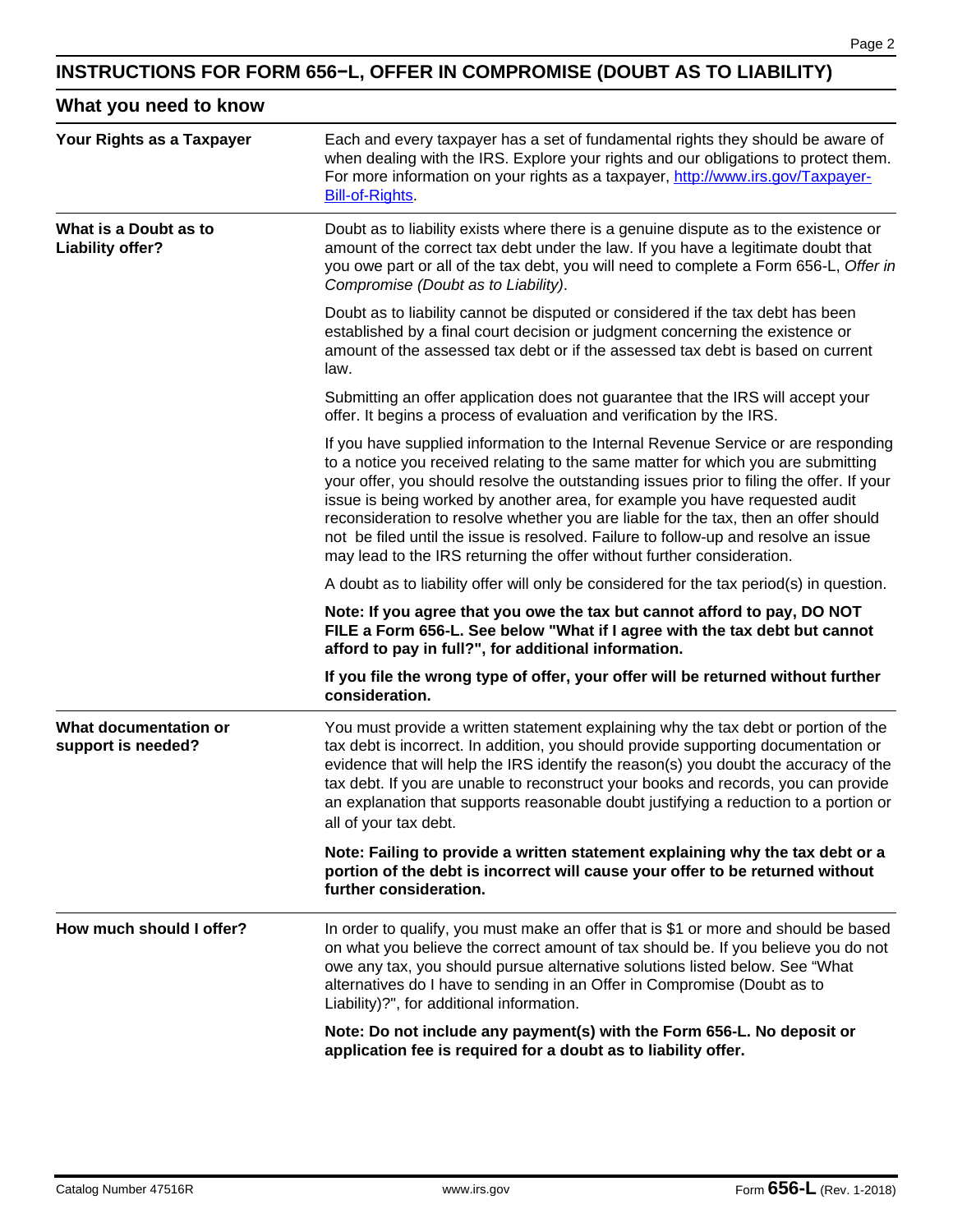# **IMPORTANT INFORMATION**

**What alternatives do I have to sending in an Offer in Compromise (Doubt as to Liability)?**

When you disagree with the accuracy of a tax debt, depending on the situation and the type of tax, the IRS has other available remedies. If your tax debt is other than a Trust Fund Recovery Penalty (TFRP) or Personal Liability Excise Tax (PLET), you should pursue the options below first before submitting an offer.

**Note: If you wish to obtain any of the tax products listed below, visit www.irs.gov/forms-pubs, or call (800) 829-3676.**

| If you think your tax liability is<br>incorrect because:                                                                                                                                                                                                             | Then:                                                                                                                                                                               |
|----------------------------------------------------------------------------------------------------------------------------------------------------------------------------------------------------------------------------------------------------------------------|-------------------------------------------------------------------------------------------------------------------------------------------------------------------------------------|
| of an audit                                                                                                                                                                                                                                                          | see Publication 3598, The Audit<br><b>Reconsideration Process</b>                                                                                                                   |
| IRS created a tax return for you because you<br>did not file one                                                                                                                                                                                                     | submit your correct signed, original tax<br>return for processing to the appropriate<br>processing center                                                                           |
| items were not reported correctly on your<br>Form 1040, U.S. Individual Income Tax<br>Return or 1120, U.S. Corporation Income Tax<br>Return or because IRS made an adjustment<br>on your return                                                                      | see the instructions for Form 1040X,<br>Amended U.S. Individual Income Tax<br>Return or Form 1120-X, Amended U.S.<br>Corporation Income Tax Return which<br>ever form is applicable |
| items were not reported properly on a tax<br>return, other than Forms 1040, U.S. Individual<br>Income Tax Return or 1120, U.S. Corporation<br>Income Tax Return, or because IRS made an<br>adjustment on your return                                                 | see the instructions for Form 843, Claim<br>for Refund and Request for Abatement                                                                                                    |
| you have reasonable cause to remove or<br>reduce penalties IRS charged                                                                                                                                                                                               | see Notice 746, Information About Your<br>Notice, Penalty and Interest                                                                                                              |
| you believe additional interest IRS charged<br>you was due to IRS errors or delays                                                                                                                                                                                   | see the instructions for Form 843, Claim<br>For Refund and Request for Abatement                                                                                                    |
| you believe you were not a responsible<br>person of the business and have been<br>assessed the trust fund portion of employment<br>taxes or personal liability excise tax affiliated<br>with a business reported on Form 720,<br>Quarterly Federal Excise Tax Return | you have the option to file Form 656-L or<br>see the instructions for Form 843, Claim<br>For Refund and Request for Abatement                                                       |
| you believe you should be considered an<br>"innocent spouse" for a joint income tax return                                                                                                                                                                           | see Publication 971, Innocent Spouse<br>Relief                                                                                                                                      |
| you believe you should be considered an<br>"injured spouse" for a joint income tax return                                                                                                                                                                            | See Form 8379, Injured Spouse<br>Allocation Note: A claim for injured<br>spouse will not be considered under<br>doubt as to liability.                                              |
| you dispute your worker classification                                                                                                                                                                                                                               | See Form SS-8, Worker Classification<br>Determination<br>Note: An SS-8 dispute will not be<br>considered under doubt as to liability.                                               |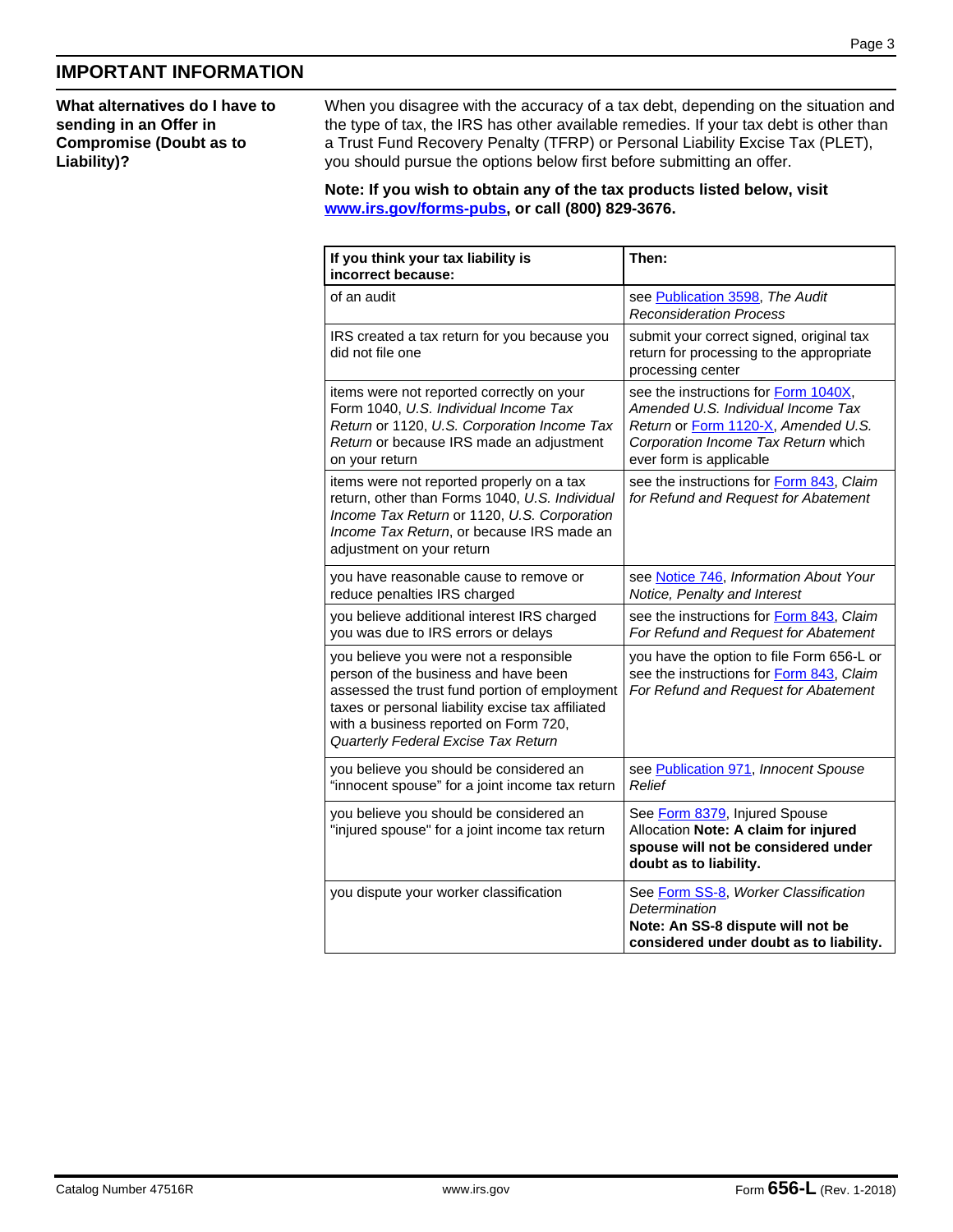Possible reasons for submitting a doubt as to liability offer in compromise include the following: the examiner made a mistake interpreting the tax law; the examiner failed to consider the evidence presented; new evidence is available to support a change to the assessment. Below are some examples of when it may be appropriate to submit an offer based on doubt as to liability.

Example 1: You were audited by the IRS. When this happened, you moved and did not get the notification, or you suffered a disaster (such as books and records were destroyed in a fire or other natural disaster) causing you to miss the meeting with the auditor. The IRS disallowed all expenses and now you have a tax debt. You discover the problem when you try to borrow some money and find that there is a federal tax lien filed. You are unable to reconstruct your books and records, but you can provide an explanation that supports reasonable doubt justifying a reduction to a portion or all of your tax debt.

Example 2: You filed your tax return reporting stock options as valued by your employer, which created a large tax liability including Alternative Minimum Tax (AMT). You paid part of the tax debt, but could not pay the full amount owed. You later discovered that the stocks were not worth as much as you originally reported. This was due to fraudulent acts by the broker and/or your employer. You filed a claim for a refund based on the reduced value of stock options. IRS told you that the full amount of the tax debt had to be paid before they could consider your claim and denied your claim for refund.

*A doubt as to collectibility* offer, is when you agree that you owe the taxes but you cannot pay your tax debt in full. To be considered for a doubt as to collectibility offer you must make an appropriate offer based on what the IRS considers your true ability to pay. To request consideration under doubt as to collectibility, do not use this form. You must complete a **Form 656,** *Offer in Compromise*, found in Form 656-B, *Offer in Compromise Booklet*. You may get a Form 656-B by calling the toll free number 1-800-829-1040, by visiting a local IRS office, or at www.irs. gov. For additional assistance, use the online Offer In Compromise Pre-Qualifier tool at http://irs.treasury.gov/oic\_pre\_qualifier/.

## **IMPORTANT NOTE**

You cannot submit an offer based on doubt as to liability (Form 656-L) and a separate offer based on doubt as to collectibility (Form 656) at the same time.

It is in your best interest to resolve any disagreements about the validity of the tax debt before filing an offer based on doubt as to collectibility. **If you send both kinds of offers at the same time, the doubt as to collectability offer will be returned without further consideration. However, when the IRS returns the doubt as to collectability offer to you, it will not return the application fee or any payment you made with the offer, but will apply any payment to your liability.**

You should mail the completed package to:

Brookhaven Internal Revenue Service

COIC Unit P.O. Box 9008 Stop 681-D Holtsville, NY 11742-9008

**Where do I send my application?**

**What if I agree with the tax debt but cannot afford to** 

**Examples of when you should submit a Doubt as to** 

**Liability Offer**

**pay in full?**

Revenue Code or IRS guidelines.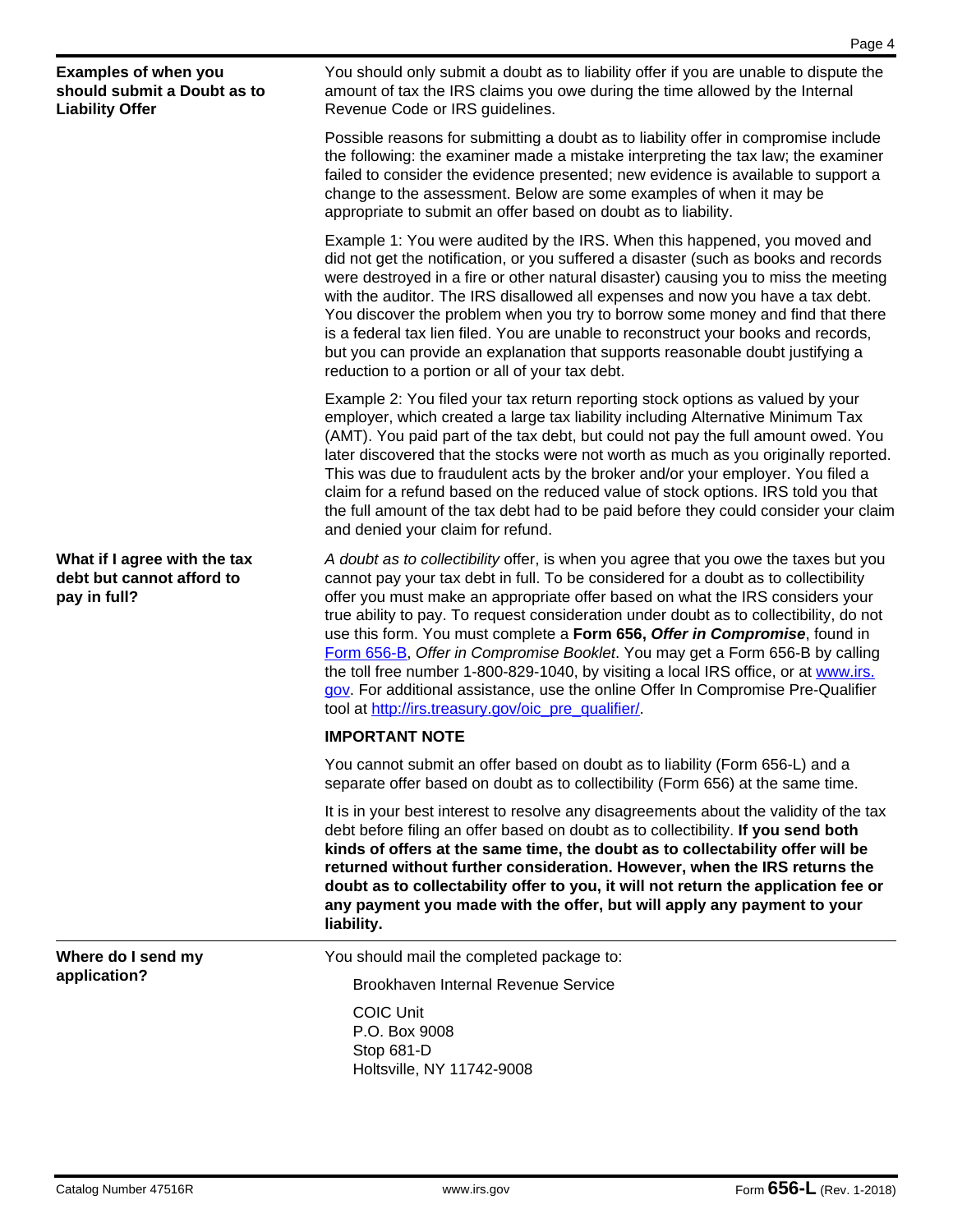|                                                |                                                                                                  |                                                                                                                                                           |                         | Page 5                         |
|------------------------------------------------|--------------------------------------------------------------------------------------------------|-----------------------------------------------------------------------------------------------------------------------------------------------------------|-------------------------|--------------------------------|
| Form $656$ -L<br>(January 2018)                |                                                                                                  | Department of the Treasury - Internal Revenue Service<br>Offer in Compromise (Doubt as to Liability)                                                      |                         | <b>OMB Number</b><br>1545-1686 |
|                                                | To: Commissioner of Internal Revenue Service                                                     |                                                                                                                                                           |                         | <b>IRS Received Date</b>       |
| signing this agreement.                        |                                                                                                  | In the following agreement, the pronoun "we" may be assumed in place of "I" when there are joint liabilities and both parties are                         |                         |                                |
|                                                |                                                                                                  | I submit this offer to compromise the tax liabilities plus any interest, penalties, additions to tax, and additional amounts required by                  |                         |                                |
| <b>Section 1</b>                               | law for the tax type and period(s) marked below:                                                 | Individual Information (Form 1040 filers)                                                                                                                 |                         |                                |
| Your First Name, Middle Initial, Last Name     |                                                                                                  |                                                                                                                                                           |                         | Social Security Number (SSN)   |
|                                                | If a Joint Offer: Spouse's First Name, Middle Initial, Last Name                                 |                                                                                                                                                           |                         | Social Security Number (SSN)   |
|                                                | Your Physical Home Address (Street, City, State, ZIP Code)                                       | Your Mailing Address (if different from your Physical Home Address or Post Office Box Number)                                                             |                         |                                |
| Is this a new address?                         | If yes, would you like us to update our records to this address?                                 |                                                                                                                                                           |                         |                                |
| No<br>Yes                                      | ∣ Yes<br>No                                                                                      |                                                                                                                                                           |                         |                                |
|                                                | Employer Identification Number (For self-employed individuals only)                              |                                                                                                                                                           |                         |                                |
|                                                |                                                                                                  | <b>Individual Tax Periods</b>                                                                                                                             |                         |                                |
|                                                | 1040 U.S. Individual Income Tax Return [List all year(s); for example 2009, 2010, etc.]          |                                                                                                                                                           |                         |                                |
|                                                |                                                                                                  | 941 Employer's Quarterly Federal Tax Return [List all quarterly period(s); for example 03/31/2010, 06/30/2010, 09/30/2010, etc.]                          |                         |                                |
|                                                |                                                                                                  | 940 Employer's Annual Federal Unemployment (FUTA) Tax Return [List all year(s); for example 2010, 2011, etc.]                                             |                         |                                |
|                                                | Trust Fund Recovery Penalty as a responsible person of (enter business name)                     |                                                                                                                                                           |                         |                                |
|                                                | for example 03/31/2009, 06/30/2009, etc.]                                                        | for failure to pay withholding and Federal Insurance Contributions Act taxes (Social Security taxes), for period(s) ending [List all quarterly period(s); |                         |                                |
|                                                | Other Federal Tax(es) [specify type(s) and period(s)]                                            |                                                                                                                                                           |                         |                                |
| <b>Section 2</b>                               |                                                                                                  | Business Information (Form 1120, 1065, etc., filers)                                                                                                      |                         |                                |
| <b>Business Name</b>                           |                                                                                                  |                                                                                                                                                           |                         |                                |
|                                                | Business Physical Address (Street, City, State, ZIP Code)                                        | Business Mailing Address (Street, City, State, ZIP Code)                                                                                                  |                         |                                |
| <b>Employer Identification Number</b><br>(EIN) | Name and Title of Primary Contact                                                                |                                                                                                                                                           | <b>Telephone Number</b> |                                |
|                                                |                                                                                                  |                                                                                                                                                           |                         |                                |
|                                                |                                                                                                  | <b>Business Tax Periods</b>                                                                                                                               |                         |                                |
|                                                | 1120 U.S. Corporate Income Tax Return [List all year(s); for example 1120 2010, 1120 2013, etc.] |                                                                                                                                                           |                         |                                |
|                                                |                                                                                                  | 941 Employer's Quarterly Federal Tax Return [List all quarterly period(s); for example 03/31/2010, 06/30/2010, 09/30/2010, etc.]                          |                         |                                |
|                                                |                                                                                                  | 940 Employer's Annual Federal Unemployment (FUTA) Tax Return [List all year(s); for example 2010, 2011, etc.]                                             |                         |                                |
|                                                | Other Federal Tax(es) [specify type(s) and period(s)]                                            |                                                                                                                                                           |                         |                                |
|                                                | the attachment following the listing of the tax periods.                                         | Note: If you need more space, use a separate sheet of paper and title it "Attachment to Form 656-L Dated                                                  |                         | ." Sign and date               |
| Catalog Number 47516R                          |                                                                                                  | www.irs.gov                                                                                                                                               |                         | Form 656-L (Rev. 1-2018)       |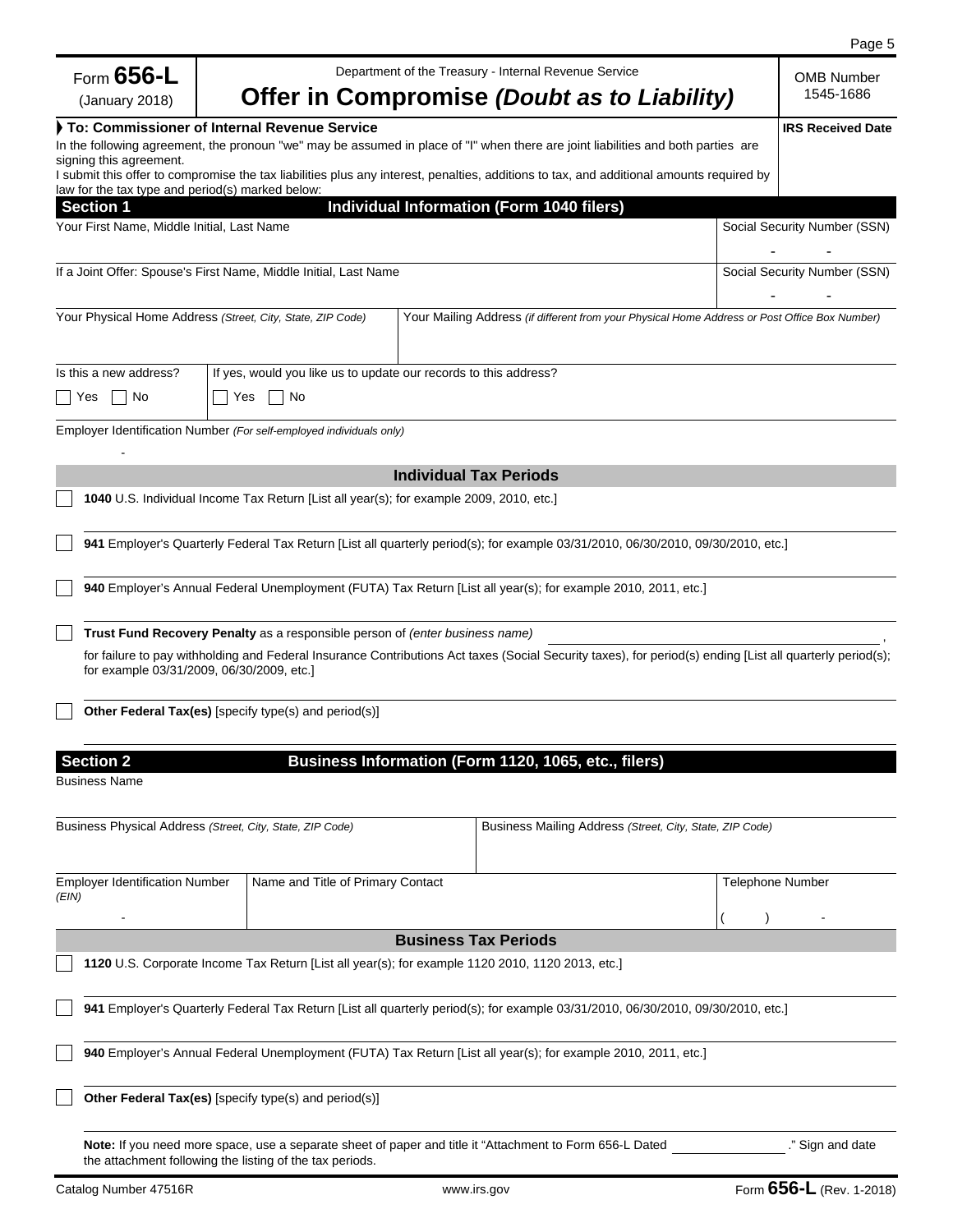### I offer to pay \$

Must be \$1 or more and payable within 90 days of the notification of acceptance, unless an alternative payment term is approved at the time the offer is accepted. **Do not send any payment with this form.** If you do not offer at least \$1, your offer will be returned without consideration.

| <b>Section 4</b>                                                                                   | <b>Terms</b>                                                                                                                                                                                                                                                                                                                                                                                                                                                                                                                                                                                                                                                                                                                                                                                                                                                                                                                                                                                                                                                                                                                 |  |  |  |
|----------------------------------------------------------------------------------------------------|------------------------------------------------------------------------------------------------------------------------------------------------------------------------------------------------------------------------------------------------------------------------------------------------------------------------------------------------------------------------------------------------------------------------------------------------------------------------------------------------------------------------------------------------------------------------------------------------------------------------------------------------------------------------------------------------------------------------------------------------------------------------------------------------------------------------------------------------------------------------------------------------------------------------------------------------------------------------------------------------------------------------------------------------------------------------------------------------------------------------------|--|--|--|
| By submitting this offer, I have read, understand and agree to the following terms and conditions: |                                                                                                                                                                                                                                                                                                                                                                                                                                                                                                                                                                                                                                                                                                                                                                                                                                                                                                                                                                                                                                                                                                                              |  |  |  |
| Terms, Conditions, and Legal<br>Agreement                                                          | a) The IRS will apply payments made under the terms of this offer in the best interest of the government.                                                                                                                                                                                                                                                                                                                                                                                                                                                                                                                                                                                                                                                                                                                                                                                                                                                                                                                                                                                                                    |  |  |  |
| IRS will keep my payments                                                                          | b) I voluntarily submit all payments made on this offer.                                                                                                                                                                                                                                                                                                                                                                                                                                                                                                                                                                                                                                                                                                                                                                                                                                                                                                                                                                                                                                                                     |  |  |  |
| and fees                                                                                           | c) The IRS will keep all payments and credits made, received, or applied to the total original tax debt before I send<br>in the offer or while it is under consideration, including any refunds from tax returns and/or credits from tax years<br>prior to the year in which the offer was accepted.                                                                                                                                                                                                                                                                                                                                                                                                                                                                                                                                                                                                                                                                                                                                                                                                                         |  |  |  |
|                                                                                                    | d) The IRS may levy under section 6331(a) up to the time that the IRS official signs and acknowledges my offer as<br>pending, which is accepted for processing, and the IRS may keep any proceeds arising from such a levy.                                                                                                                                                                                                                                                                                                                                                                                                                                                                                                                                                                                                                                                                                                                                                                                                                                                                                                  |  |  |  |
|                                                                                                    | e) If the Doubt as to Liability offer determines that I do not owe the taxes, or the IRS ultimately over-collected the<br>compromised tax liability, the IRS will return the over-collected amount to me, unless such refund is legally<br>prohibited by statute.                                                                                                                                                                                                                                                                                                                                                                                                                                                                                                                                                                                                                                                                                                                                                                                                                                                            |  |  |  |
|                                                                                                    | f) If the IRS served a continuous levy on wages, salary, or certain federal payments under sections 6331(e) or (h),<br>then the IRS could choose to either retain or release the levy. No levy may be made during the time an offer in<br>compromise is pending.                                                                                                                                                                                                                                                                                                                                                                                                                                                                                                                                                                                                                                                                                                                                                                                                                                                             |  |  |  |
| I agree to the time extensions<br>allowed by law                                                   | g) To have my offer considered, I agree to the extension of time limit provided by law to assess my tax debt<br>(statutory period of assessment). I agree that the date by which the IRS must assess my tax debt will now be the<br>date by which my debt must currently be assessed plus the period of time my offer is pending plus one additional<br>year if the IRS rejects, returns, or terminates my offer, or I withdraw it. [Paragraph (I) of this section defines pending<br>and withdrawal]. I understand I have the right not to waive the statutory period of assessment or to limit the waiver<br>to a certain length or certain periods or issues. I understand, however, the IRS may not consider my offer if I decline<br>to waive the statutory period of assessment or if I provide only a limited waiver. I also understand the statutory<br>period for collecting my tax debt will be suspended during the time my offer is pending with the IRS, for 30 days<br>after any rejection of my offer by the IRS, and during the time any rejection of my offer is being considered by the<br>Appeals Office. |  |  |  |
| I understand I remain                                                                              | h) The IRS cannot collect more than the full amount of the tax debt under this offer.                                                                                                                                                                                                                                                                                                                                                                                                                                                                                                                                                                                                                                                                                                                                                                                                                                                                                                                                                                                                                                        |  |  |  |
| responsible for the full<br>amount of the tax liability                                            | i) I understand I remain responsible for the full amount of the tax debt, unless and until the IRS partially or fully<br>abates the tax, or accepts the offer in writing and I have met all the terms and conditions of the offer. The IRS will<br>not remove the original amount of the tax debt from its records until I have met all the terms of the offer.                                                                                                                                                                                                                                                                                                                                                                                                                                                                                                                                                                                                                                                                                                                                                              |  |  |  |
|                                                                                                    | j) I understand the tax I offer to compromise is and will remain a tax debt until I meet all the terms and conditions of<br>this offer. If I file bankruptcy before the terms and conditions of this offer are completed, any claim the IRS files in<br>bankruptcy proceedings will be a tax claim.                                                                                                                                                                                                                                                                                                                                                                                                                                                                                                                                                                                                                                                                                                                                                                                                                          |  |  |  |
|                                                                                                    | k) Once the IRS accepts the offer in writing, I have no right to contest, in court or otherwise, the amount of the tax<br>debt.                                                                                                                                                                                                                                                                                                                                                                                                                                                                                                                                                                                                                                                                                                                                                                                                                                                                                                                                                                                              |  |  |  |
| Pending status of an offer and<br>right to appeal                                                  | I) The offer is pending starting with the date an authorized IRS official signs this form. The offer remains pending<br>until an authorized IRS official accepts, rejects, returns, or acknowledges withdrawal of the offer in writing. If I<br>appeal an IRS rejection decision on the offer, the IRS will continue to treat the offer as pending until the Appeals<br>Office accepts or rejects the offer in writing. If an offer is rejected, no levy may be made during the 30 days of<br>rejection. If I do not file a protest within 30 days of the date the IRS notifies me of the right to protest the decision, I<br>waive the right to a hearing before the Appeals Office about the offer.                                                                                                                                                                                                                                                                                                                                                                                                                        |  |  |  |
| I understand if IRS fails to<br>make a decision in 24-months<br>my offer will be accepted          | m) I understand under Internal Revenue Code (IRC) § 7122(f), my offer will be accepted, by law, unless IRS notifies<br>me otherwise, in writing, within 24 months of the date my offer was initially received.                                                                                                                                                                                                                                                                                                                                                                                                                                                                                                                                                                                                                                                                                                                                                                                                                                                                                                               |  |  |  |
| I understand what will happen<br>if I fail to meet the terms of<br>my offer (e.g. default)         | n) If I fail to meet any of the terms of this offer, the IRS may levy or sue me to collect any amount ranging from the<br>unpaid balance of the offer to the original amount of the tax debt (less payments made) plus penalties and interest<br>that have accrued from the time the underlying tax liability arose. The IRS will continue to add interest, as required<br>by Section § 6601 of the Internal Revenue Code, on the amount of the IRS determines is due after default.                                                                                                                                                                                                                                                                                                                                                                                                                                                                                                                                                                                                                                         |  |  |  |
| I understand the IRS may file<br>a Notice of Federal Tax Lien<br>on my/our property                | o) The IRS may file a Notice of Federal Tax Lien to protect the Government's interest during the offer investigation.<br>The tax lien will be released 30 days after the payment terms have been satisfied and the payment has been<br>verified. If the offer is accepted, the tax lien will be released within 30 days of when the payment terms have been<br>satisfied and the payment has been verified. The time it takes to verify the payment varies based on the form of<br>payment.                                                                                                                                                                                                                                                                                                                                                                                                                                                                                                                                                                                                                                  |  |  |  |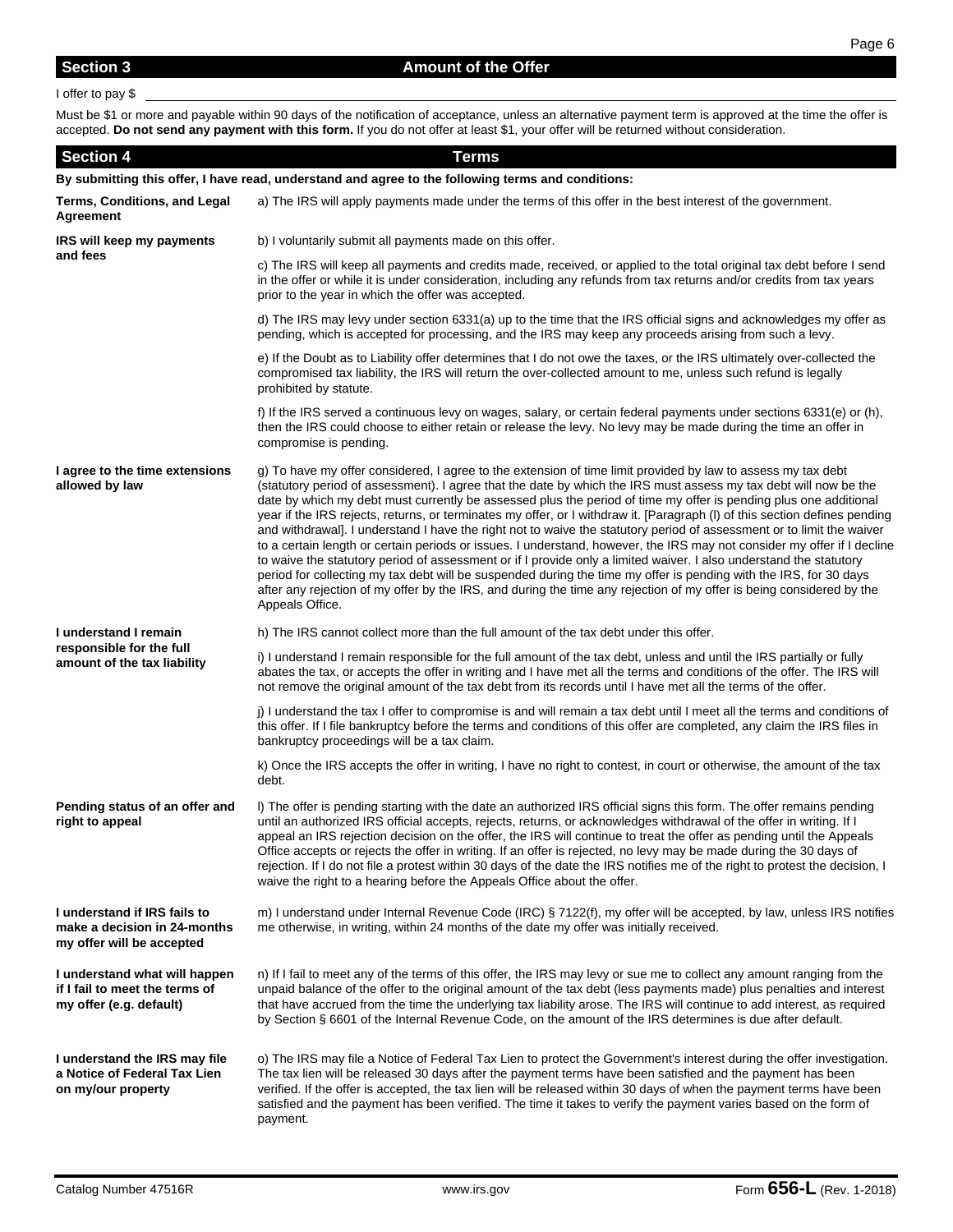### **Section 4** Terms *(continued)*

**I authorize the IRS to contact relevant third parties in order to process my/our offer**

p) I understand that IRS employees may contact third parties in order to respond to this request, and I authorize the IRS to make such contacts. Further, in connection with this request, by authorizing the IRS to contact third parties, I understand that I will not receive notice of third parties contacted as is otherwise required by IRC § 7602(c).

# **Section 5 Explanation of Circumstances THIS SECTION MUST BE COMPLETED.**

Explain why you believe the tax is incorrect. Reminder: if your explanation indicates you cannot afford to pay, do not file a Form 656-L. Refer to page 4 "What if I agree with the tax debt but cannot afford to pay in full?", for additional information. **Note: You may attach additional sheets if necessary. Please include your name and SSN and/or EIN on all additional sheets or supporting documentation.**

# Section 6 Section 6 **Signature Signature Signature Signature Signature Signature Signature Signature Signature Signature Signature Signature Signature Signature Signature Signature Signature**

**Taxpayer Attestation: If I submit this offer on a substitute form, I affirm this form is a verbatim duplicate of the official Form 656-L, and I agree to be bound by all the terms and conditions set forth in the official Form 656-L. Under penalties of perjury, I declare that I have examined this offer, including accompanying schedules and statements, and to the best of my knowledge and belief, it is true, correct and complete.**

| <b>Signature of Taxpayer/Corporation Name</b>                                                                                                                                                   | Daytime Telephone Number                                | Today's date (mm/dd/yyyy)  |
|-------------------------------------------------------------------------------------------------------------------------------------------------------------------------------------------------|---------------------------------------------------------|----------------------------|
|                                                                                                                                                                                                 |                                                         |                            |
| The IRS may contact you by telephone about this offer. By checking this box, you authorize the IRS to leave detailed messages concerning your                                                   |                                                         |                            |
| offer on your voice mail or answering machine.                                                                                                                                                  |                                                         |                            |
| Signature of Spouse/Authorized Corporate Officer                                                                                                                                                |                                                         | Today's date (mm/dd/yyyy)  |
| The IRS may contact you by telephone about this offer. By checking this box, you authorize the IRS to leave detailed messages concerning your<br>offer on your voice mail or answering machine. |                                                         |                            |
| <b>Section 7</b>                                                                                                                                                                                | Application Prepared by Someone Other than the Taxpayer |                            |
| If this application was prepared by someone other than you (the taxpayer), please fill in that person's name and address below.                                                                 |                                                         |                            |
| Name                                                                                                                                                                                            |                                                         |                            |
|                                                                                                                                                                                                 |                                                         |                            |
| Address (Street, City, State, ZIP Code)                                                                                                                                                         |                                                         | Daytime Telephone Number   |
|                                                                                                                                                                                                 |                                                         |                            |
| <b>Section 8</b>                                                                                                                                                                                | <b>Paid Preparer Use Only</b>                           |                            |
| <b>Signature of Preparer</b>                                                                                                                                                                    |                                                         |                            |
|                                                                                                                                                                                                 |                                                         |                            |
| The IRS may contact you by telephone about this offer. By checking this box, you authorize the IRS to leave detailed messages concerning your<br>offer on your voice mail or answering machine. |                                                         |                            |
| Name of Preparer                                                                                                                                                                                | Today's date (mm/dd/yyyy)                               | Preparer's CAF no. or PTIN |
|                                                                                                                                                                                                 |                                                         |                            |
| Firm's Name, Address, and ZIP Code                                                                                                                                                              |                                                         | Daytime Telephone Number   |
|                                                                                                                                                                                                 |                                                         |                            |
| If you would like to have someone represent you during the offer investigation, include a valid, signed Form 2848                                                                               |                                                         |                            |
| or 8821 with this application, or a copy of a previously filed form.                                                                                                                            |                                                         |                            |